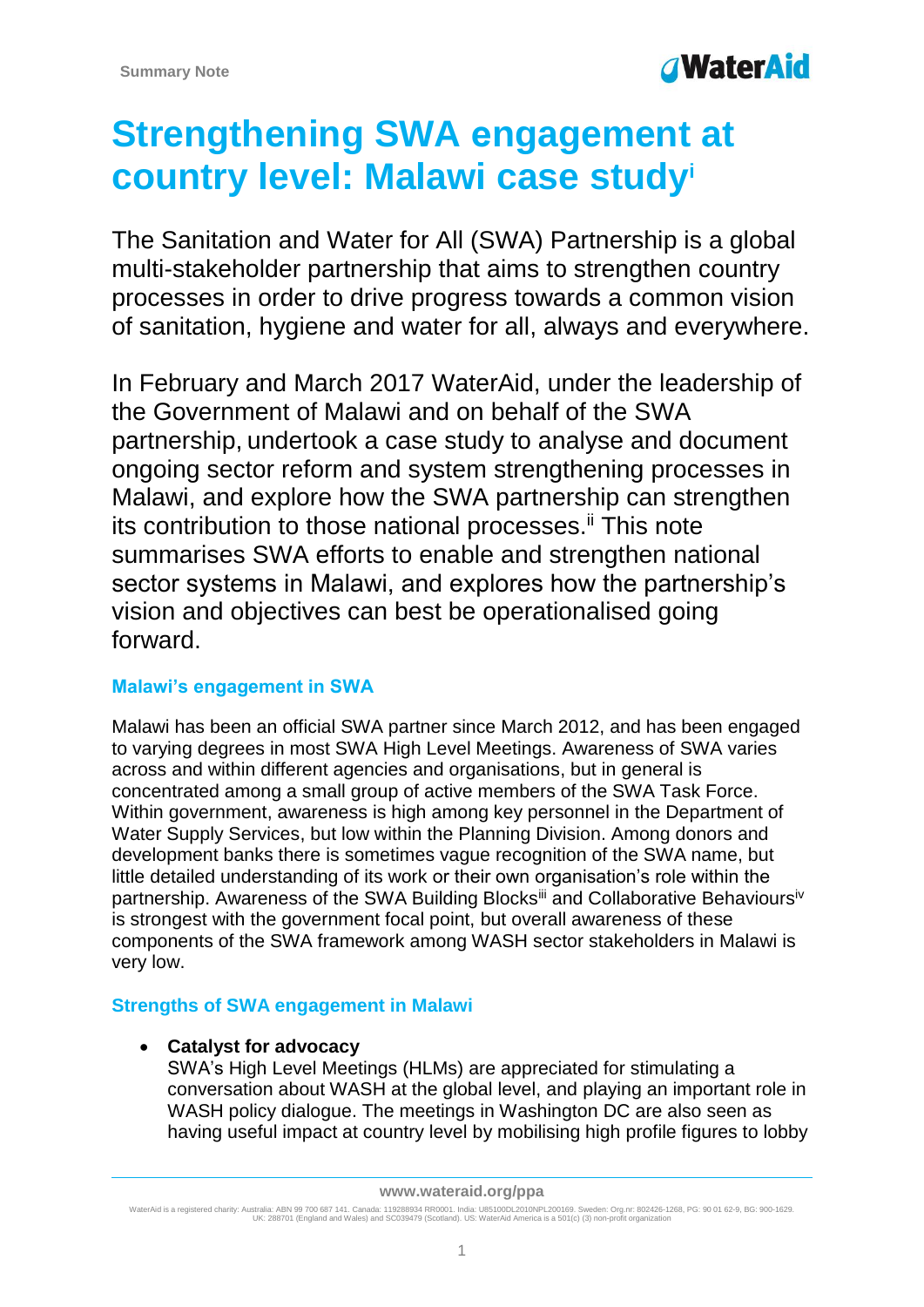Minsters to increase finance to the sector, and helping the Minister of Finance understand sector needs and issues.

## **Framework for dialogue on sector weaknesses and blockages**

Those stakeholders that actively engaged in preparations for the 2017 HLM welcomed the shift in emphasis towards strengthening country processes, and identifying strategies for resource generation. SWA's role in highlighting the building blocks and collaborative behaviours of an effective sector, and supporting countries to understand the challenges and steps needed to meet the SDGs, is seen as a key benefit of engaging with SWA by those familiar with the Framework.

## **Neutral forum**

SWA's ability to bring partners together in a neutral forum that is not owned by any one organisation, enabling it to provide space for challenging conversations about sector progress, is seen as a key part of its value.

## **Opportunity for learning**

The high level meetings organised by SWA have provided useful learning opportunities and built awareness of key issues and priorities, particularly where they have facilitated discussion between ministers from Malawi and those from other countries.

## **Weaknesses of SWA engagement in Malawi**

## **Failure to link with national processes**

There has been little integration between SWA activities and national targets and processes, and SWA engagement is almost entirely separate from broader WASH sector activities in Malawi. This is particularly apparent when it comes to sector processes for developing and reviewing actions and undertakings, where there remains a disconnect between the development and reporting of SWA commitments and Malawi's Joint Sector Review (JSR). Instead SWA engagement is focused on reporting to international, external forces and demands. This failure to link with national process is seen as a critical weakness, and a key factor behind the lack of perceived impact of SWA.

## **Narrow engagement**

Active engagement in SWA in Malawi remains limited to a relatively few actors, predominantly within government, UNICEF and civil society. The SWA Task Force is inclusive to all those who want to join, but to date efforts to bring more stakeholders to the table have not been successful. Particularly noticeable is the absence of development banks, and bilateral and multilateral donors other than UNICEF, which is attributed to a lack of awareness and understanding of the strategic importance of SWA among development partners (DPs) at country level. This limited scope undermines SWA's ability to facilitate a multi-stakeholder dialogue around the bottlenecks and remedial policy options within the WASH sector.

WaterAid is a registered charity: Australia: ABN 99 700 687 141. Canada: 119288934 RR0001. India: U85100DL2010NPL200169. Sweden: Org.nr: 802426-1268, PG: 90 01 62-9, BG: 900-1629.<br>UK: 288701 (England and Wales) and SC0394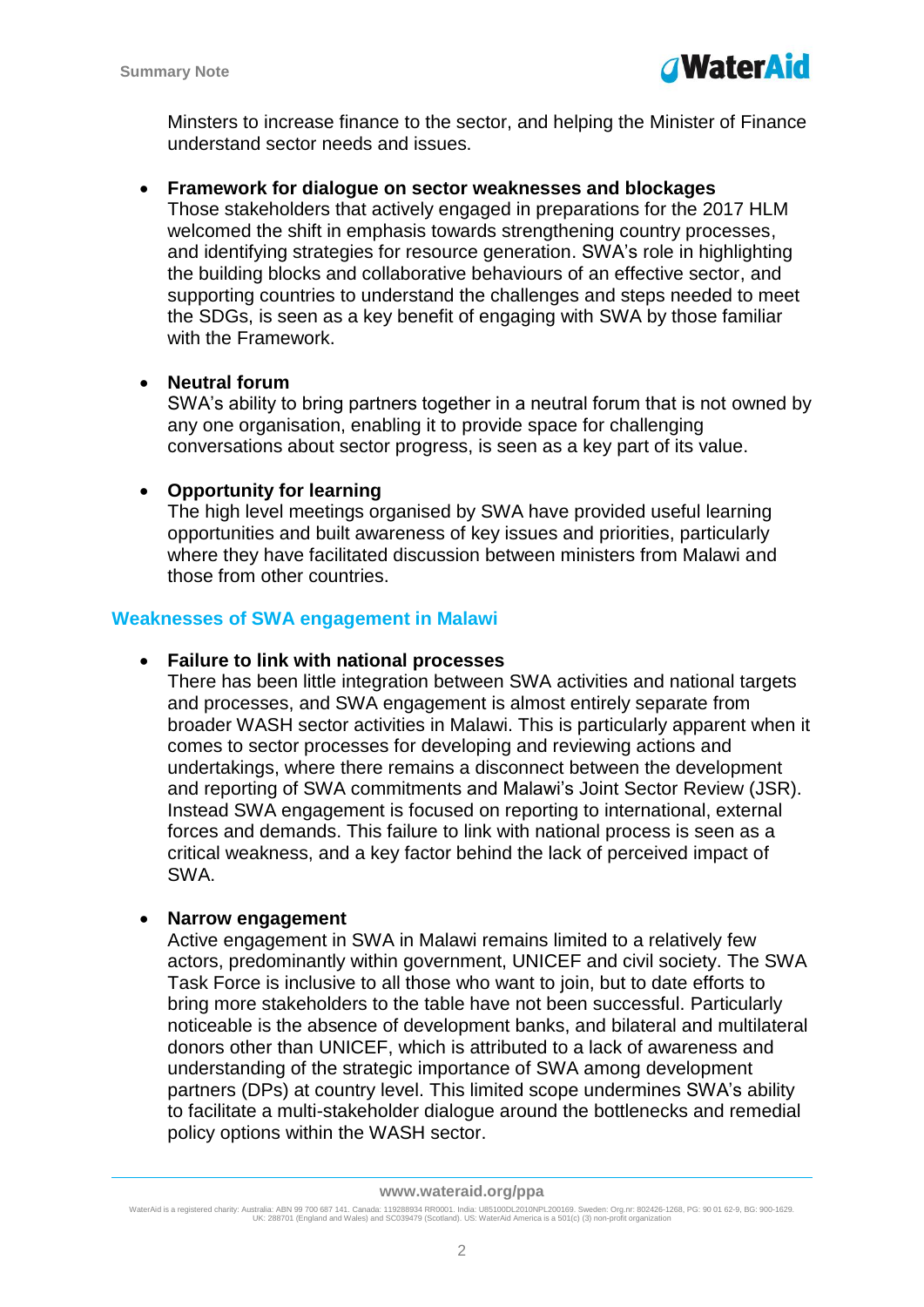

## **Weak accountability**

Another consequence of the lack of alignment between SWA and sector processes is a lack of follow up and accountability around SWA commitments or activities. SWA HLMs are seen as useful opportunities to give Ministers ideas, but of limited use for accountability purposes. The lack of engagement from development partners has also undermined efforts to foster mutual accountability across constituencies.

## **Commitments not linked to finance**

There is limited evidence of SWA engagement leading to impacts in funding allocations for WASH in Malawi, nor does the partnership seem to have helped the sector strengthen its relationship with the Ministry of Finance (MoF). MoF is not involved in the analysis and discussions that form the SWA preparatory process, and commitments and actions identified by government of Malawi as part of SWA engagement have not been linked to a resourcing strategy, and are thus seen as being detached from "financial realism".

## **Commitments not tackling operational challenges**

Limited awareness of the SWA Framework means SWA is still perceived by many as "mainly about infrastructure", and lacking a focus on the "softer-side" of systems strengthening, which in turn has exacerbated the infrastructure focus of Malawi's Sector Investment Plan. It is acknowledged that some SWA commitments have been more operational, but these tended to referenced and quoted much less.

## **Challenges with political leadership and engagement**

There is a sense that convening of SWA meetings and activities is reliant on donors or NGOs, which moves the ownership away from government. There are also concerns around the strength and breadth of government engagement in SWA, in particular the limited engagement of the Principle Secretary. These challenges are compounded by frequent Ministerial changes during the course of Malawi's membership of SWA, meaning gains in political will achieved through SWA activities have been short-lived.

## **Key recommendations for strengthening SWA's country engagement**

Whilst SWA has had some positive impact to date, Malawi's experience indicates that significant changes are needed to ensure SWA fulfils its potential at country level. Key recommendations are summarized below.

## **a) Communicate the benefits of SWA engagement**

In a crowded and busy sector, SWA needs to think carefully and critically about the benefits of the partnership, and communicate these to all constituencies of partner, focusing not just on the SWA "brand" but on the strategic importance and value of the conversations and actions that are driving the sector forward.

WaterAid is a registered charity: Australia: ABN 99 700 687 141. Canada: 119288934 RR0001. India: U85100DL2010NPL200169. Sweden: Org.nr: 802426-1268, PG: 90 01 62-9, BG: 900-1629.<br>UK: 288701 (England and Wales) and SC0394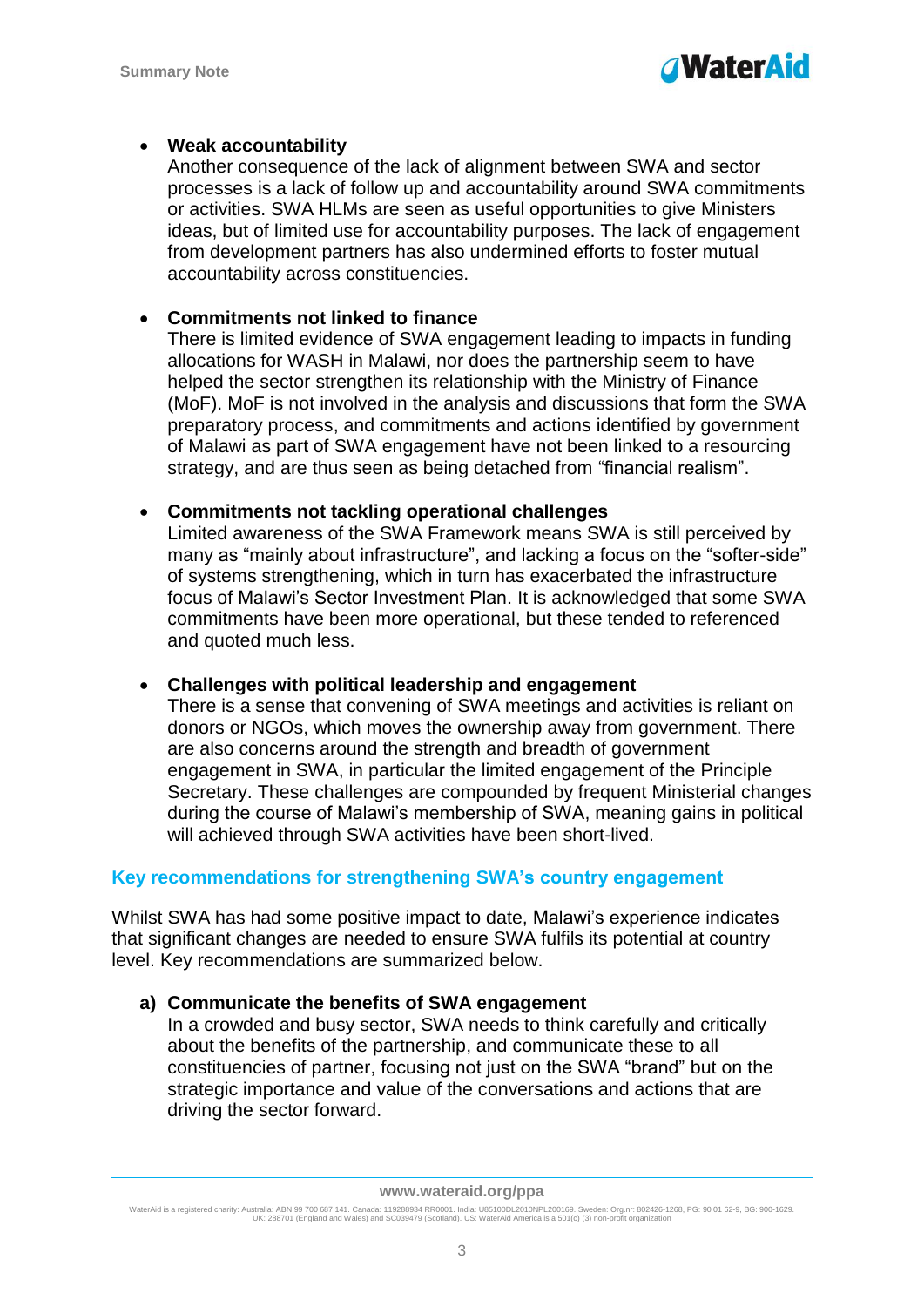

- **b) Deepen the partnership's focus on strengthening country processes**  Stakeholders are looking for ways to strengthen core sector systems such as finance and monitoring, and have welcomed SWA's increasing focus on strengthening the enabling environment and catalysing improvements in development effectiveness – where they are aware of it. However, stakeholders also encouraged SWA to match rhetoric with practice, and ensure 'strengthening country processes' is truly the central starting point of all SWA activities and decisions.
- **c) Prioritise alignment with existing country mechanisms and processes** Ensuring more effective alignment between SWA's country engagement and existing country processes and mechanisms should be the keystone of SWA's efforts. The status quo of parallel structures and separate meetings is widely seen as unhelpful; instead SWA needs to be embedded into fora such as the Sector Working Group (SWG). This means SWA engagement must be structured in a way that prioritises strengthening and use of national cycles of planning, monitoring and review, rather than the imperative of responding and reporting to external global forces.

#### **d) Broaden and deepen engagement among existing partners**

The perception that SWA is only targeting a limited number of partners is damaging to partnership's reputation as a multi-stakeholder platform, and to its effectiveness. SWA needs to do more to bring on board stakeholders who risk getting left behind, both within government – by looking beyond ministers to strengthen its engagement with senior technical staff such as Principle Secretaries – and across SWA's other constituencies. There is an urgent need for active efforts to ensure development partners internalise and engage with SWA at country level, and to explore ways to foster improvements in coordination and alignment among NGO partners.

#### **e) Strengthening mutual accountability**

The multi-stakeholder nature of SWA, and thus its potential to provide a platform for strengthened mutual accountability, is recognised as part of the partnership's "unique selling point". To maximise its impact, SWA's mutual accountability mechanism should start from discussions at a national level, rather than creating an isolated process at international level. In particular, SWA should link to JSRs and other sector review processes.

**f) Continue to promote the Collaborative Behaviours and Building Blocks, but allow scope for flexibility and interpretation**

The SWA Collaborative Behaviours and Building Blocks are seen as a valuable framework that creates an opportunity for analysis, dialogue and feedback, giving the sector space to reflect. They are seen as complementing existing efforts, rather than starting a new conversation, and therefore their value is in providing a global framing that identifies key functions, rather than dictating forms in detail.

**g) Explore ways to channel technical support**

WaterAid is a registered charity: Australia: ABN 99 700 687 141. Canada: 119288934 RR0001. India: U85100DL2010NPL200169. Sweden: Org.nr: 802426-1268, PG: 90 01 62-9, BG: 900-1629.<br>UK: 288701 (England and Wales) and SC0394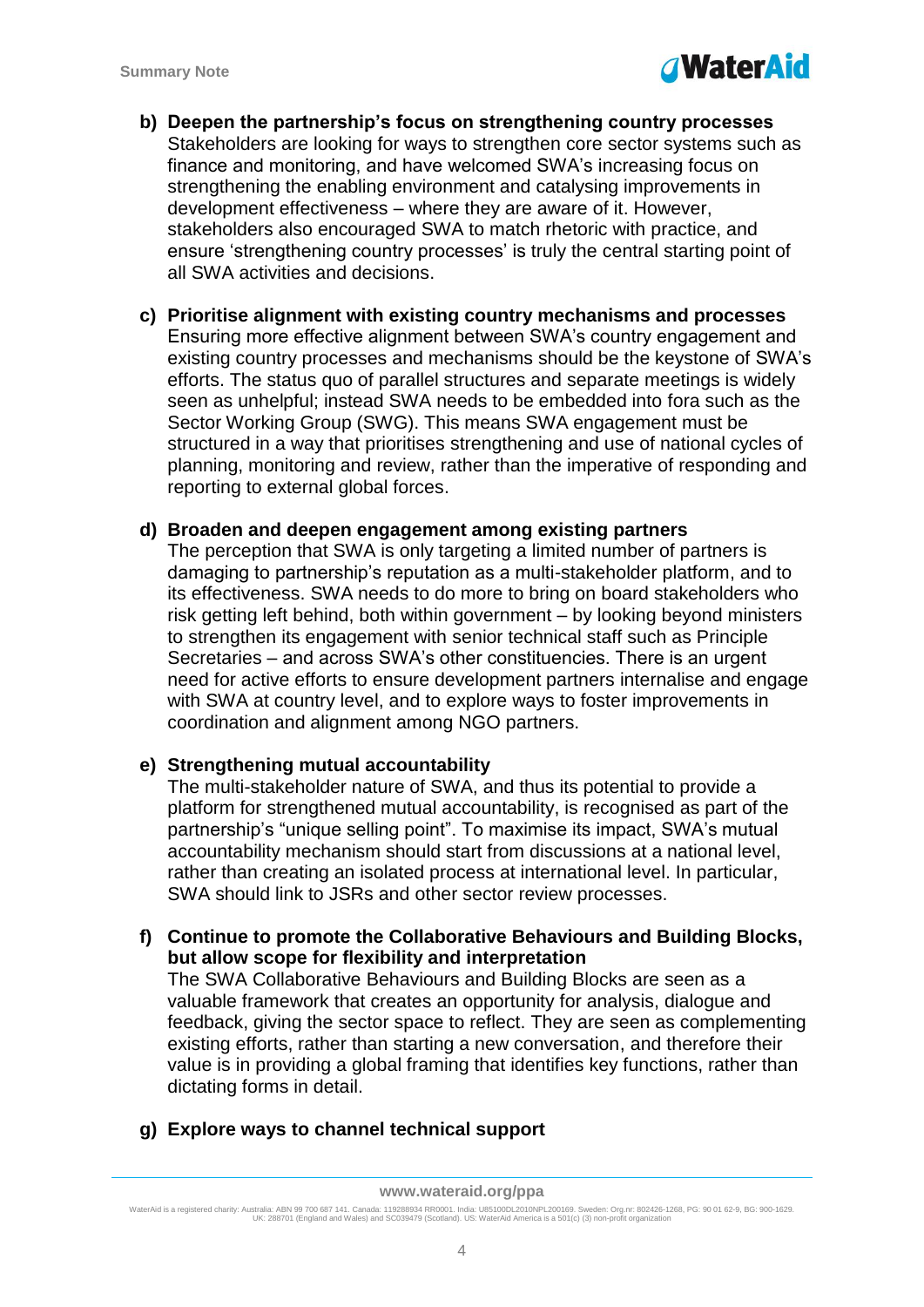The lack of financial support linked to SWA – and the feeling that SWA preaches principles that it does not then support stakeholders to put into practice – creates a challenge for the partnership. Through the joint action of partners, SWA needs to ensure a clearer and more direct response to needs and challenges raised through engagement in the partnership.

## **Recommendations for strengthening SWA engagement in Malawi**

Whilst the above recommendations are directed at the global SWA partnership as a whole, the case study also highlights a number of key recommendations for partners in Malawi.

### **a) Use SWA to drive in-country processes**

SWA provides a valuable means to catalyse support around key in-country processes and opportunities, for example by harnessing global discussions about SDG readiness and linking these to link preparation of the second Malawi Growth and Development Strategy, or using the SWA building blocks to identify key reform areas. This impact will not be achieved as long as Malawi continues to view SWA as an isolated process. But by viewing SWA as a complementary force that can be used to inform and strengthen country processes, and taking ownership of opportunities provided by SWA, partners in Malawi can ensure engagement with the partnership reduces – rather than exacerbates – current inefficiencies.

### **b) Mainstream SWA into Sector Working Group**

Whilst an SWA Task Force may still be useful to take forward specific activities, ownership of Malawi's engagement in SWA needs to sit with the sector as a whole. The SWG not only provides a means through which to broaden country engagement in SWA, but also to ensure any milestones or actions identified through SWA are aligned with broader sector planning and review taking place through the JSR.

#### **c) Encourage strengthened SWA engagement by all sector partners**

Partners in Malawi can play a crucial role in broadening the number of actors who are aware of, and involved in, SWA activities in Malawi. This could include using SWG meetings to share specific examples of best practices in taking up and applying the SWA Collaborative Behaviours.

## **d) Use the neutrality of SWA to rise above sector politics**

SWA offers a way to navigate some of the challenges that can undermine collaboration within the sector, for example by circumventing competition among NGOs or DPs, or providing a neutral space to reflect critically on the bottlenecks preventing progress towards a sector wide approach (SWAp).

## **e) Strengthen WESNET**

DPs are encouraged to increase support for the Water & Environmental Sanitation Network (WESNET), both through direct financial support, and by requiring their NGO partners to subscribe and report to WESNET. Civil

**www.wateraid.org/ppa**

WaterAid is a registered charity: Australia: ABN 99 700 687 141. Canada: 119288934 RR0001. India: U85100DL2010NPL200169. Sweden: Org.nr: 802426-1268, PG: 90 01 62-9, BG: 900-1629.<br>UK: 288701 (England and Wales) and SC0394